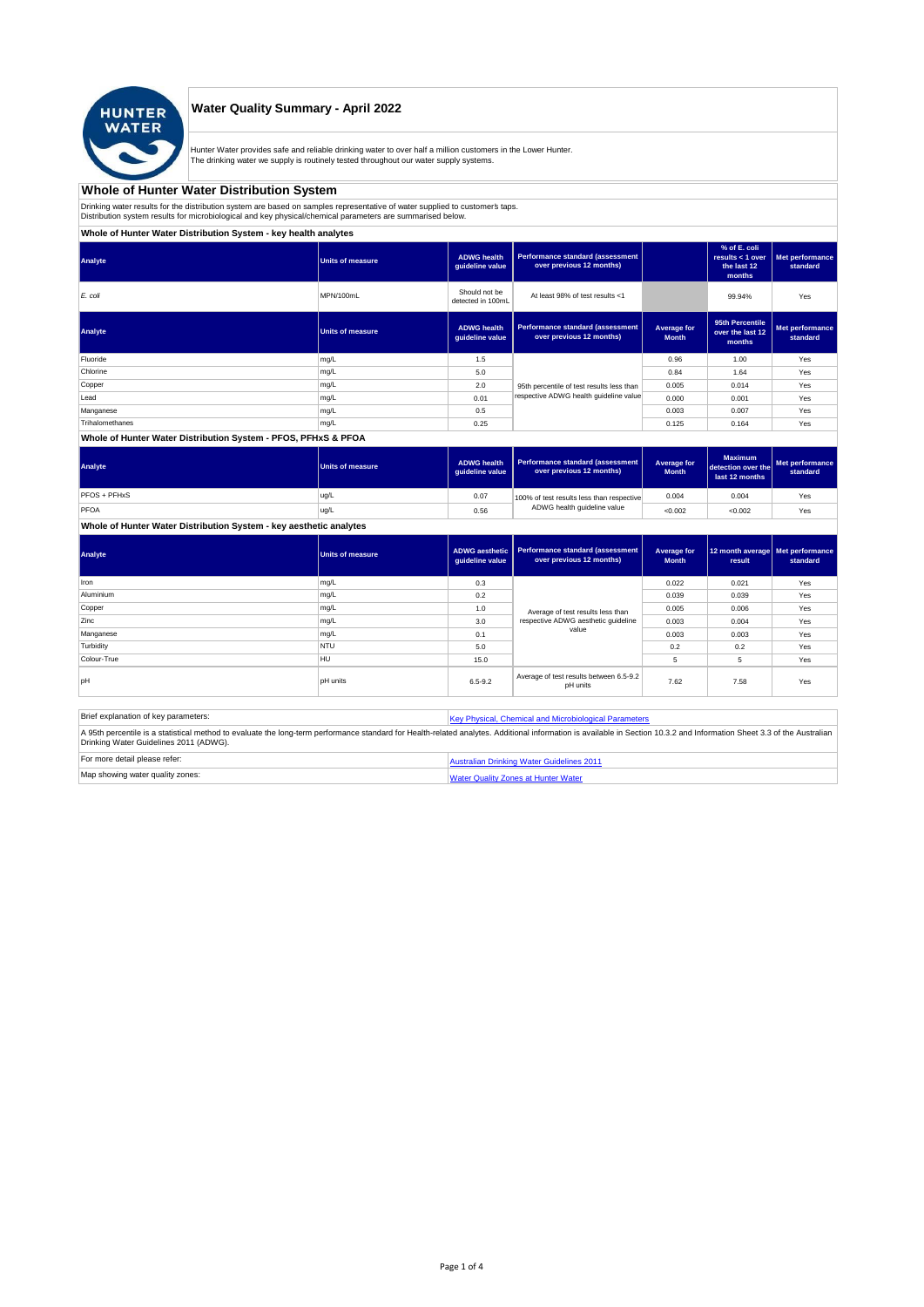# **Water Quality Zones**

| Anna Bay and Nelson Bay Zone - key health analytes |                  |                                       |                                                                     |                             |                                                           |                             |
|----------------------------------------------------|------------------|---------------------------------------|---------------------------------------------------------------------|-----------------------------|-----------------------------------------------------------|-----------------------------|
| Analyte                                            | Units of measure | <b>ADWG health</b><br>guideline value | <b>Performance standard (assessment</b><br>over previous 12 months) |                             | % of E. coli<br>results < 1 over<br>the last 12<br>months | Met performance<br>standard |
| E. coli                                            | MPN/100mL        | Should not be<br>detected in 100mL    | At least 98% of test results <1                                     |                             | 100.00%                                                   | Yes                         |
| Analyte                                            | Units of measure | <b>ADWG health</b><br>guideline value | <b>Performance standard (assessment</b><br>over previous 12 months) | Average for<br><b>Month</b> | 95th Percentile<br>over the last 12<br>months             | Met performance<br>standard |
| Fluoride                                           | mg/L             | 1.5                                   |                                                                     | 0.94                        | 1.00                                                      | Yes                         |
| Chlorine                                           | mg/L             | 5.0                                   |                                                                     | 0.87                        | 2.12                                                      | Yes                         |
| Copper                                             | mg/L             | 2.0                                   | 95th percentile of test results less than                           | 0.007                       | 0.011                                                     | Yes                         |
| Lead                                               | mg/L             | 0.01                                  | respective ADWG health guideline value                              | 0.000                       | 0.000                                                     | Yes                         |
| Manganese                                          | mg/L             | 0.5                                   |                                                                     | 0.005                       | 0.005                                                     | Yes                         |
| Trihalomethanes                                    | mg/L             | 0.25                                  |                                                                     | 0.054                       | 0.103                                                     | Yes                         |

**Anna Bay and Nelson Bay Zone - PFOS, PFHxS & PFOA**

| <b>Units of measure</b> | <b>ADWG health</b> | over previous 12 months)    | Average for<br><b>Month</b> | <b>Maximum</b><br>last 12 months                                              | Met performance<br>standard |
|-------------------------|--------------------|-----------------------------|-----------------------------|-------------------------------------------------------------------------------|-----------------------------|
| ug/L                    | 0.07               |                             | < 0.004                     | < 0.004                                                                       | Yes                         |
| ug/L                    | 0.56               | ADWG health guideline value | < 0.002                     | < 0.002                                                                       | Yes                         |
|                         |                    |                             | quideline value             | Performance standard (assessment<br>100% of test results less than respective | detection over the          |

**Anna Bay and Nelson Bay Zone - key aesthetic analytes**

| Analyte     | <b>Units of measure</b> | guideline value | ADWG aesthetic   Performance standard (assessment<br>over previous 12 months) | Average for<br><b>Month</b> | 12 month average   Met performance<br>result | standard |
|-------------|-------------------------|-----------------|-------------------------------------------------------------------------------|-----------------------------|----------------------------------------------|----------|
| Iron        | mg/L                    | 0.3             |                                                                               | 0.072                       | 0.027                                        | Yes      |
| Aluminium   | mg/L                    | 0.2             |                                                                               | 0.044                       | 0.039                                        | Yes      |
| Copper      | mg/L                    | 1.0             | Average of test results less than                                             | 0.007                       | 0.007                                        | Yes      |
| Zinc        | mg/L                    | 3.0             | respective ADWG aesthetic quideline                                           | 0.005                       | 0.004                                        | Yes      |
| Manganese   | mg/L                    | 0.1             | value                                                                         | 0.005                       | 0.003                                        | Yes      |
| Turbidity   | <b>NTU</b>              | 5.0             |                                                                               | 0.2                         | 0.2                                          | Yes      |
| Colour-True | <b>HU</b>               | 15.0            |                                                                               | 5                           | 5                                            | Yes      |
| pH          | <b>pH</b> units         | $6.5 - 9.2$     | Average of test results between 6.5-9.2<br>pH units                           | 7.50                        | 7.46                                         | Yes      |

**Chichester Zone - key health analytes**

| Analyte         | Units of measure | <b>ADWG</b> health<br>guideline value | Performance standard (assessment<br>over previous 12 months) |                             | % of E. coli<br>results $<$ 1 over<br>the last 12<br>months | Met performance<br>standard |
|-----------------|------------------|---------------------------------------|--------------------------------------------------------------|-----------------------------|-------------------------------------------------------------|-----------------------------|
| E. coli         | MPN/100mL        | Should not be<br>detected in 100mL    | At least 98% of test results <1                              |                             | 100.00%                                                     | Yes                         |
| Analyte         | Units of measure | <b>ADWG</b> health<br>guideline value | Performance standard (assessment<br>over previous 12 months) | Average for<br><b>Month</b> | 95th Percentile<br>over the last 12<br>months               | Met performance<br>standard |
| Fluoride        | mg/L             | 1.5                                   |                                                              | 0.98                        | 1.00                                                        | Yes                         |
| Chlorine        | mg/L             | 5.0                                   |                                                              | 1.01                        | 1.49                                                        | Yes                         |
| Copper          | mg/L             | 2.0                                   | 95th percentile of test results less than                    | 0.004                       | 0.008                                                       | Yes                         |
| Lead            | mg/L             | 0.01                                  | respective ADWG health quideline value                       | 0.000                       | 0.001                                                       | Yes                         |
| Manganese       | mg/L             | 0.5                                   |                                                              | 0.002                       | 0.005                                                       | Yes                         |
| Trihalomethanes | mg/L             | 0.25                                  |                                                              | 0.098                       | 0.105                                                       | Yes                         |
|                 |                  |                                       |                                                              |                             |                                                             |                             |

**Chichester Zone - PFOS, PFHxS & PFOA**

| Analyte             | Units of measure | <b>ADWG health</b><br>auideline value | Performance standard (assessment<br>over previous 12 months) | Average for<br><b>Month</b> | <b>Maximum</b><br>detection over the<br>last 12 months | Met performance<br>standard |
|---------------------|------------------|---------------------------------------|--------------------------------------------------------------|-----------------------------|--------------------------------------------------------|-----------------------------|
| <b>PFOS + PFHxS</b> | ug/L             | 0.07                                  | 100% of test results less than respective                    | < 0.004                     | < 0.004                                                | Yes                         |
| PFOA                | ug/L             | 0.56                                  | ADWG health guideline value                                  | < 0.002                     | <0.002                                                 | Yes                         |

**Chichester Zone - key aesthetic analytes**

| Analyte     | <b>Units of measure</b> | ADWG aesthetic<br>guideline value | Performance standard (assessment<br>over previous 12 months) | Average for<br><b>Month</b> | 12 month average   Met performance<br>result | standard |
|-------------|-------------------------|-----------------------------------|--------------------------------------------------------------|-----------------------------|----------------------------------------------|----------|
| Iron        | mg/L                    | 0.3                               |                                                              | 0.017                       | 0.017                                        | Yes      |
| Aluminium   | mg/L                    | 0.2                               |                                                              | 0.033                       | 0.038                                        | Yes      |
| Copper      | mg/L                    | 1.0                               | Average of test results less than                            | 0.004                       | 0.004                                        | Yes      |
| Zinc        | mg/L                    | 3.0                               | respective ADWG aesthetic quideline                          | 0.002                       | 0.002                                        | Yes      |
| Manganese   | mg/L                    | 0.1                               | value                                                        | 0.002                       | 0.002                                        | Yes      |
| Turbidity   | <b>NTU</b>              | 5.0                               |                                                              | 0.2                         | 0.2                                          | Yes      |
| Colour-True | HU                      | 15.0                              |                                                              | 5                           | 5                                            | Yes      |
| pH          | pH units                | $6.5 - 9.2$                       | Average of test results between 6.5-9.2<br>pH units          | 7.67                        | 7.66                                         | Yes      |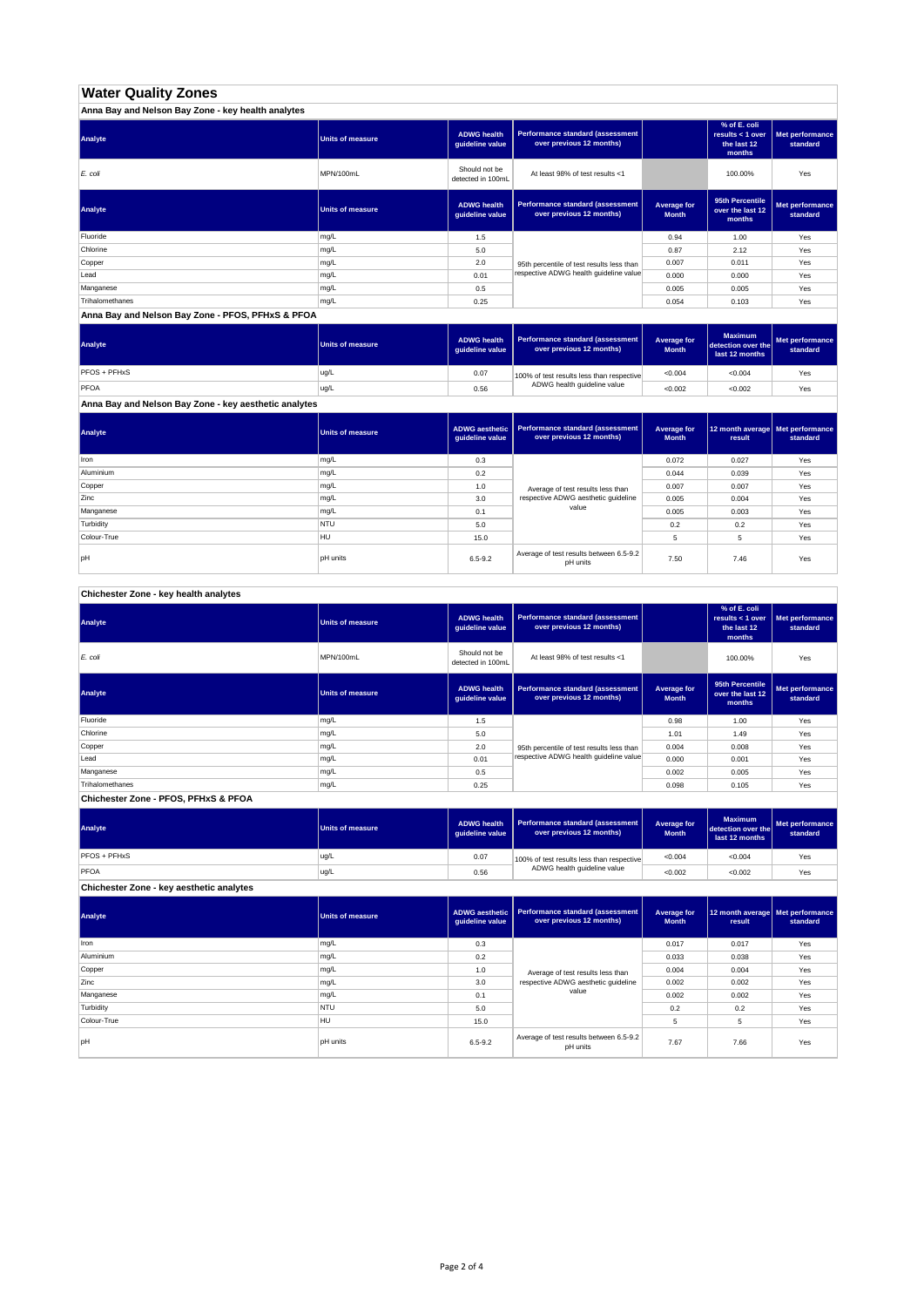| Grahamstown Zone - key health analytes |                         |                                       |                                                              |                             |                                                             |                             |
|----------------------------------------|-------------------------|---------------------------------------|--------------------------------------------------------------|-----------------------------|-------------------------------------------------------------|-----------------------------|
| Analyte                                | <b>Units of measure</b> | <b>ADWG health</b><br>guideline value | Performance standard (assessment<br>over previous 12 months) |                             | % of E. coli<br>results $<$ 1 over<br>the last 12<br>months | Met performance<br>standard |
| E. coli                                | MPN/100mL               | Should not be<br>detected in 100mL    | At least 98% of test results <1                              |                             | 99.90%                                                      | Yes                         |
| Analyte                                | <b>Units of measure</b> | <b>ADWG health</b><br>guideline value | Performance standard (assessment<br>over previous 12 months) | Average for<br><b>Month</b> | 95th Percentile<br>over the last 12<br>months               | Met performance<br>standard |
| Fluoride                               | mg/L                    | 1.5                                   |                                                              | 1.00                        | 1.10                                                        | Yes                         |
| Chlorine                               | mg/L                    | 5.0                                   |                                                              | 0.69                        | 1.45                                                        | Yes                         |
| Copper                                 | mg/L                    | 2.0                                   | 95th percentile of test results less than                    | 0.005                       | 0.016                                                       | Yes                         |
| Lead                                   | mg/L                    | 0.01                                  | respective ADWG health guideline value                       | 0.000                       | 0.001                                                       | Yes                         |
| Manganese                              | mg/L                    | 0.5                                   |                                                              | 0.004                       | 0.006                                                       | Yes                         |
| Trihalomethanes                        | mg/L                    | 0.25                                  |                                                              | 0.141                       | 0.192                                                       | Yes                         |
| Grahamstown Zone - PFOS, PFHxS & PFOA  |                         |                                       |                                                              |                             |                                                             |                             |

| Analyte      | Units of measure | <b>ADWG health</b><br>quideline value | Performance standard (assessment<br>over previous 12 months)             | Average for<br><b>Month</b> | <b>Maximum</b><br>detection over the<br>last 12 months | Met performance<br>standard |
|--------------|------------------|---------------------------------------|--------------------------------------------------------------------------|-----------------------------|--------------------------------------------------------|-----------------------------|
| PFOS + PFHxS | ug/L             | 0.07                                  | 100% of test results less than respective<br>ADWG health guideline value | 0.004                       | 0.004                                                  | Yes                         |
| <b>PFOA</b>  | ug/L             | 0.56                                  |                                                                          | < 0.002                     | < 0.002                                                | Yes                         |

**Grahamstown Zone - key aesthetic analytes**

| Analyte     | Units of measure | ADWG aesthetic<br>guideline value | <b>Performance standard (assessment</b><br>over previous 12 months) | Average for<br><b>Month</b> | 12 month average Met performance<br>result | standard |
|-------------|------------------|-----------------------------------|---------------------------------------------------------------------|-----------------------------|--------------------------------------------|----------|
| Iron        | mg/L             | 0.3                               |                                                                     | 0.016                       | 0.021                                      | Yes      |
| Aluminium   | mg/L             | 0.2                               |                                                                     | 0.043                       | 0.047                                      | Yes      |
| Copper      | mg/L             | 1.0                               | Average of test results less than                                   | 0.005                       | 0.005                                      | Yes      |
| Zinc        | mg/L             | 3.0                               | respective ADWG aesthetic quideline                                 | 0.003                       | 0.004                                      | Yes      |
| Manganese   | mg/L             | 0.1                               | value                                                               | 0.004                       | 0.003                                      | Yes      |
| Turbidity   | <b>NTU</b>       | 5.0                               |                                                                     | 0.2                         | 0.3                                        | Yes      |
| Colour-True | <b>HU</b>        | 15.0                              |                                                                     |                             | 5                                          | Yes      |
| pH          | <b>DH</b> units  | $6.5 - 9.2$                       | Average of test results between 6.5-9.2<br>pH units                 | 7.60                        | 7.53                                       | Yes      |

٦

### **Gresford Zone - key health analytes**

| Analyte                                | Units of measure        | <b>ADWG health</b><br>guideline value    | <b>Performance standard (assessment</b><br>over previous 12 months)                 |                                    | % of E. coli<br>results < $1$ over<br>the last 12<br>months | Met performance<br>standard |
|----------------------------------------|-------------------------|------------------------------------------|-------------------------------------------------------------------------------------|------------------------------------|-------------------------------------------------------------|-----------------------------|
| E. coli                                | MPN/100mL               | Should not be<br>detected in 100mL       | At least 98% of test results <1                                                     |                                    | 100.00%                                                     | Yes                         |
| Analyte                                | <b>Units of measure</b> | <b>ADWG health</b><br>guideline value    | <b>Performance standard (assessment</b><br>over previous 12 months)                 | <b>Average for</b><br><b>Month</b> | 95th Percentile<br>over the last 12<br>months               | Met performance<br>standard |
| Chlorine                               | mg/L                    | 5.0                                      | 95th percentile of test results less than<br>respective ADWG health guideline value | 0.51                               | 1.38                                                        | Yes                         |
| Gresford Zone - PFOS, PFHxS & PFOA     |                         |                                          |                                                                                     |                                    |                                                             |                             |
| Analyte                                | <b>Units of measure</b> | <b>ADWG health</b><br>guideline value    | Performance standard (assessment<br>over previous 12 months)                        | <b>Average for</b><br>Month#       | <b>Maximum</b><br>detection over the l<br>last 12 months    | Met performance<br>standard |
| PFOS + PFHxS                           | ug/L                    | 0.07                                     | 100% of test results less than respective                                           | < 0.004                            | < 0.004                                                     | Yes                         |
| PFOA                                   | ug/L                    | 0.56                                     | ADWG health guideline value                                                         | < 0.002                            | < 0.002                                                     | Yes                         |
| Gresford Zone - key aesthetic analytes |                         |                                          |                                                                                     |                                    |                                                             |                             |
| Analyte                                | <b>Units of measure</b> | <b>ADWG</b> aesthetic<br>guideline value | Performance standard (assessment<br>over previous 12 months)                        | <b>Average for</b><br><b>Month</b> | 12 month average                                            | Met performance<br>standard |
|                                        |                         |                                          |                                                                                     |                                    | result                                                      |                             |
| Turbidity                              | <b>NTU</b>              | 5.0                                      | Average of test results less than<br>respective ADWG aesthetic guideline<br>value   | 0.3                                | 0.2                                                         | Yes                         |